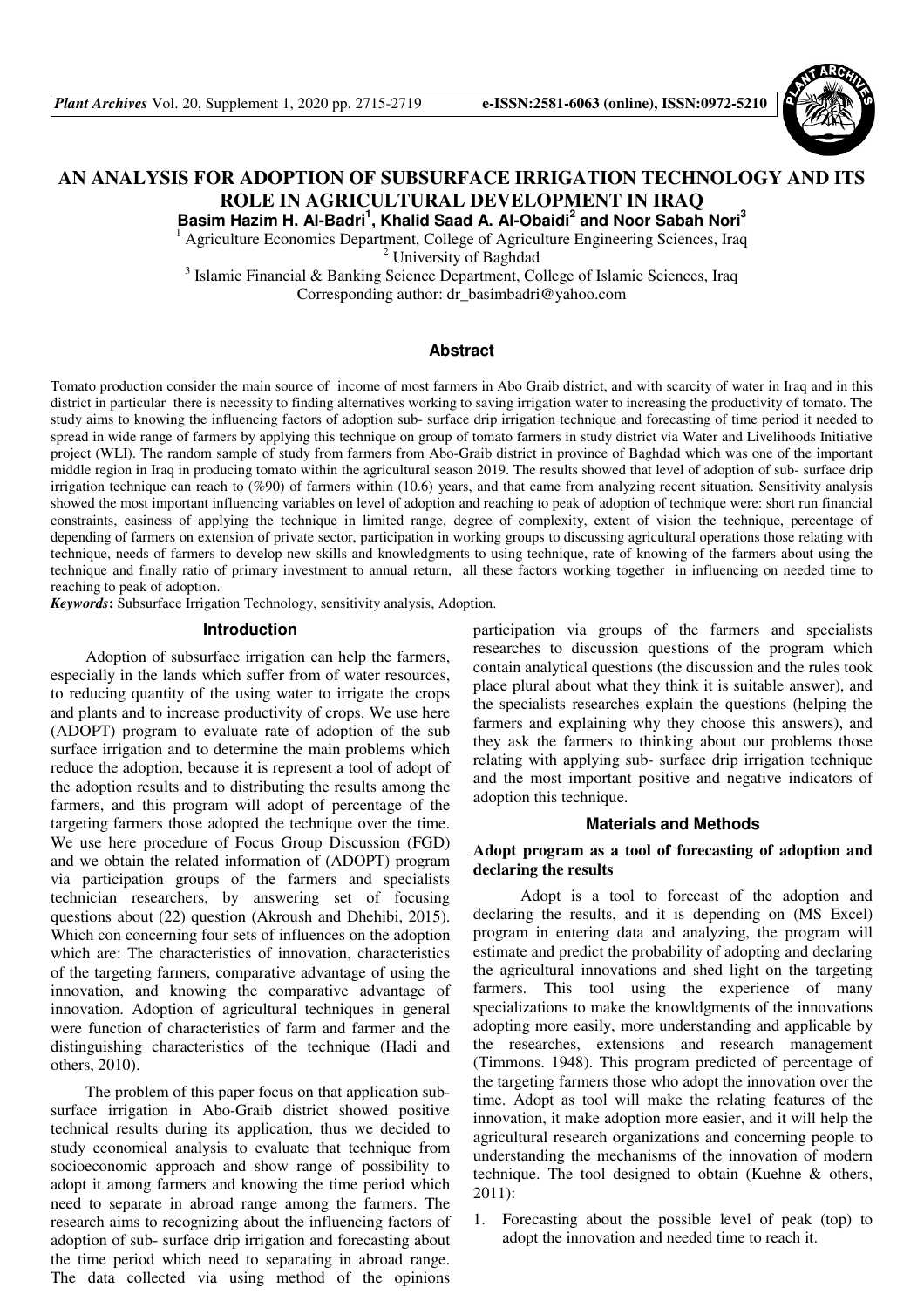- 2. Encouraging the users about taking care with factors those affecting the adoption in the same time of project designing.
- 3. Participate mangers of research and development and extension and users via making the knowledgments and principles of adoption more understanding (Ali and Farhan, 2015).

Adopt program depend on answers of the quantitative and qualitative questions of each variable from (22) variables those influence on adoption and analyzing the data will lead to increasing the knowledgment about the relation among variables and there influence on adoption.

This program focus on (22) questions four categories on the influencers on the adoption which they are (Shideed, 1995):

- Characteristics of the innovation.
- Characteristics of the targeting people.
- Comparative advantage of using the innovation.
- Learning from the comparative advantage of innovation.

The final theoretical framework assumes there is interaction relationship between influences on the adoption which are visible from view of development of the targeting group and the technique, thus it is considered an approach of thinking of the variables which related to influence on the

adoption of new techniques. We expect this will make the theoretical framework as diagram chart and that will increase number of the people those can easily understand the causality of this frame work, therefore it is permit to communicate between experts and no experts, and it will increase the ability to find more active communication among the economists, specialists in extension and the specialists in agricultural system because they are consist one teamwork, and we will choose more active variables which they depend by (Boz and Akbay, 2005). They are related with networks, expectations of the profits, size of agricultural areas, cost of the adoption in short run, impact of applying the technique on the profits, the influences on the production risk, complexion and complication of the technique. To insure the maintenance of the environment during applying the technique, we can applying it as a case study (small scale) to see the influences more easily, the studies of adoption show that either they related with learning about comparative benefit or real comparative benefit as show in table (1).

In the same way, each impact can see on base of its relating with people (targeting sample) or with technique, and the influences on adoption can explain there concepts by using quadrant which contain:

#### **Table 1:** Determine impacts of adoption via quadrants

| Specific influences of the targeting group (people) of the ability of | The comparative benefit of people (targeting group) |
|-----------------------------------------------------------------------|-----------------------------------------------------|
| learning the technique                                                |                                                     |
| Characteristics of the ability of learning the technique              | The comparative benefit of the technique            |
| $\text{Source}(\text{Poore 1005})$                                    |                                                     |

Source: (Rogers. 1995).

We design quadrant (simple case) about mechanize of working of the theoretical framework, it is simple description about decision of adoption. The theoretical framework as shown in Fig. (1) shows that two quadrants in left side are

specific influences of people (targeting sample) of ability of learning the technique don't impact on level of adoption peak (Rahm and Huffman, 1984).



**Fig. 1:** Theoretical framework about decision of adoption. Source: Kuchne & others, 2011.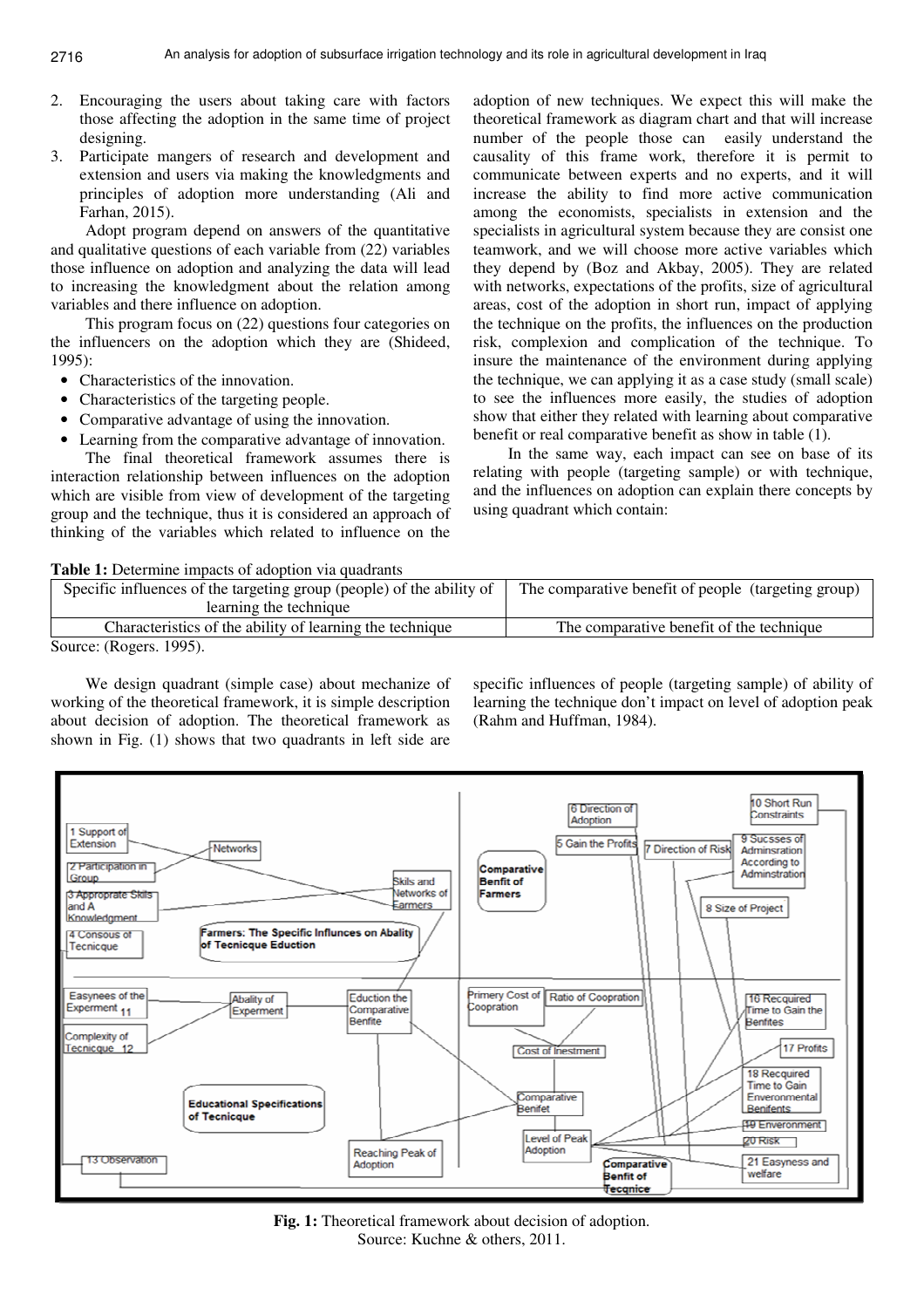The comparative advantage of people (targeting group) and comparative advantage of technique influence on each of the needed time to reach the peak of adoption and level of adoption peak, its impact on the time needed to reach to adoption peak in two ways (Grilichesm, 1957). The constraints of short run were have direct influence, while the other variables will have more accuracy impact in this comparative advantage which influence on learning from knot of comparative advantage.

# **Results and Discussion**

The sub-surface drip irrigation technique is a modern irrigation way from (WLI) project in Iraq with participation of group from tomato farmers in Abo Graib district, province

of Baghdad. This technique is an irrigation method using pipes of irrigation putting under soil surface and the dripper should be near from roots of plants, and this technique will contribute in increasing productivity of water unit and reducing waste and increasing efficiency of using the fertilizers because the pipes will distribute the fertilizers to the root directly and this will allow to plant to benefit from the fertilizers (Ali and Abboud, 2013).

This technique is very simple in applying and we can have directly results after applying. The results expect that (%95) from farmers will adopt sub- surface drip irrigation technique after (11.2) years as shown in table (2).

**Table 2:** Expected level of Adoption

| <b>Levels of adoption</b>                          | <b>Expectations</b> |
|----------------------------------------------------|---------------------|
| No. of expected years to reach to peak of adoption | 10.6                |
| Expected top level of adoption                     | %90                 |
| Expected adoption level after first 5 years        | %60.2               |
| Expected adoption level after first 10 years       | %90                 |
| $\sim$                                             |                     |

Source: Results of analyzing Adopt program.

Now, we will discuss in details the basic indicators of adoption of sub- surface drip irrigation. After analyzing answers of targeting farmers (30 farmers) via questions of (Adopt), we see the results in table (3):

# **Table 3:** Answers of farmers on questions of Adopt

| <b>Question</b>                                                                                                                    | <b>Response</b>                                             |  |  |  |  |
|------------------------------------------------------------------------------------------------------------------------------------|-------------------------------------------------------------|--|--|--|--|
| <b>Learn ability of Population</b>                                                                                                 |                                                             |  |  |  |  |
| What proportion of the target population uses paid advisors capable of<br>providing advice relevant to the innovation?             | A majority use a relevant advisor                           |  |  |  |  |
| What proportion of the target population participates in farmer-based                                                              | A majority are involved with a group that                   |  |  |  |  |
| groups that discuss farming?                                                                                                       | discusses farming                                           |  |  |  |  |
| What proportion of the target population will need to develop substantial<br>new skills and knowledge to use the innovation?       | A majority will need new skills and<br>knowledge            |  |  |  |  |
| What proportion of the target population would be aware of the use or                                                              | About half are aware that it has been used or               |  |  |  |  |
| trialing of the innovation in their district?<br>trialed in their district                                                         |                                                             |  |  |  |  |
| <b>Learn ability Characteristics of the Innovation</b>                                                                             |                                                             |  |  |  |  |
| How easily can the innovation (or significant components of it) be trialed                                                         |                                                             |  |  |  |  |
| on a limited basis before a decision is made to adopt it on a larger scale?                                                        | Very easily treatable                                       |  |  |  |  |
| Does the complexity of the innovation allow the effects of its use to be                                                           | Slightly difficult to evaluate effects of use due           |  |  |  |  |
| easily evaluated when it is used?                                                                                                  | to complexity                                               |  |  |  |  |
| To what extent would the innovation be observable to farmers who are yet                                                           | Easily observable                                           |  |  |  |  |
| to adopt it when it is used in their district?                                                                                     |                                                             |  |  |  |  |
| <b>Relative Advantage for the Population</b>                                                                                       |                                                             |  |  |  |  |
| What proportion of the target population has maximizing profit as a strong                                                         | A majority have maximizing profit as a strong               |  |  |  |  |
| motivation?                                                                                                                        | motivation                                                  |  |  |  |  |
| What proportion of the target population has protecting the natural                                                                | About half have protection of the                           |  |  |  |  |
| environment as a strong motivation?                                                                                                | environment as a strong motivation                          |  |  |  |  |
| What proportion of the target population has risk minimization as a strong<br>motivation?                                          | A majority have risk minimization as a strong<br>motivation |  |  |  |  |
| What proportion of the target farms is there a major enterprise that could                                                         | Almost all of the target farms have a major                 |  |  |  |  |
| benefit from the innovation?                                                                                                       | enterprise that could benefit                               |  |  |  |  |
| What proportion of the target population has a long-term (greater than 10                                                          | Almost all have a long-term management                      |  |  |  |  |
| years) management horizon for their farm?                                                                                          | horizon                                                     |  |  |  |  |
| What proportion of the target population is under conditions of severe                                                             | About half currently have a severe short-term               |  |  |  |  |
| short-term financial constraints?<br>financial constraint                                                                          |                                                             |  |  |  |  |
| <b>Relative Advantage of the Innovation</b>                                                                                        |                                                             |  |  |  |  |
| What is the size of the up-front cost of the investment relative to the                                                            | Large initial investment                                    |  |  |  |  |
| potential annual benefit from using the innovation?                                                                                |                                                             |  |  |  |  |
| To what extent is the adoption of the innovation able to be reversed?                                                              | Moderately difficult to reverse                             |  |  |  |  |
| To what extent is the use of the innovation likely to affect the profitability                                                     | Very large profit advantage in years that it is             |  |  |  |  |
| of the farm business in the years that it is used?                                                                                 | used                                                        |  |  |  |  |
| To what extent is the use of the innovation likely to have additional effects<br>on the future profitability of the farm business? | Very large profit advantage in the future                   |  |  |  |  |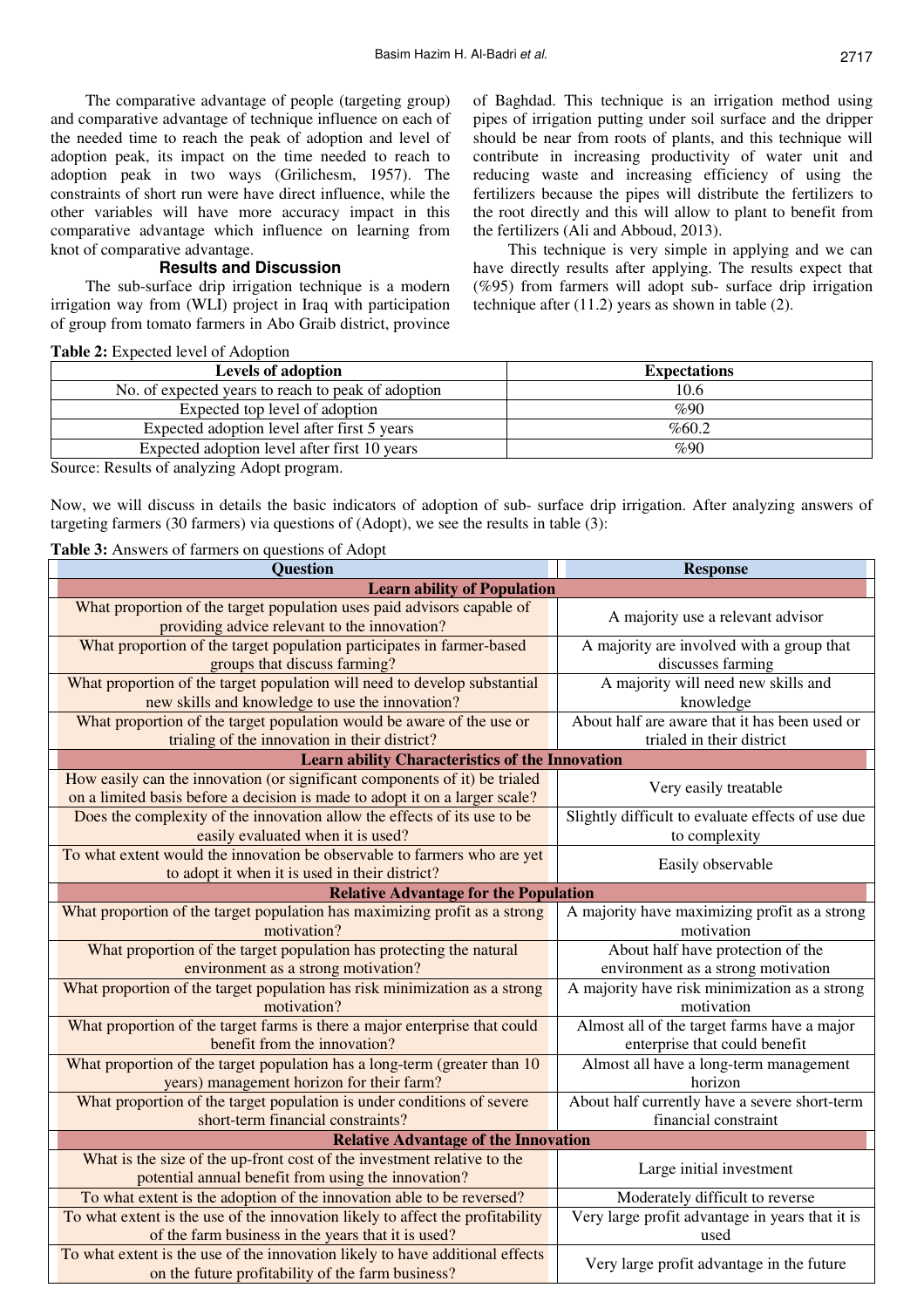| How long after the innovation is first adopted would it take for effects on                                                                   | Immediately                                 |  |
|-----------------------------------------------------------------------------------------------------------------------------------------------|---------------------------------------------|--|
| future profitability to be realized?                                                                                                          |                                             |  |
| To what extent would the use of the innovation have net environmental<br>benefits or costs?                                                   | Moderate environmental advantage            |  |
| How long after the innovation is first adopted would it take for the                                                                          | $3 - 5$ years                               |  |
| expected environmental benefits or costs to be realized?                                                                                      |                                             |  |
| To what extent would the use of the innovation affect the net exposure of                                                                     | Moderate reduction in risk                  |  |
| the farm business to risk?                                                                                                                    |                                             |  |
| To what extent would the use of the innovation affect the ease and<br>convenience of the management of the farm in the years that it is used? | Very large increase in ease and convenience |  |
|                                                                                                                                               |                                             |  |

Source: Questionnaire of Adopt program.

As we said, the expected rate of peak of adoption of sub- surface drip irrigation was (%90) after (10.6) years, and percentage of the adoption will reach to  $(\%60.2)$  from the targeting farmers after (5) years of adoption.

We expect that percentage of adoption will reach to (%94) of farmers after (10) years from adoption, by depending on several factors such as : profit of farmers, the economical view, risks, number of farmers they expect using the technique environmental profits and advantage, easiness in using and applying, costs of risks, investment and comparative advantage, so the level of peak of adoption will be (very high) as shown in fig. (2).





Source: Prepared by researches.

## **Sensitivity Analysis**

About interpretation of sensitivity analysis to the main factors those affecting level of adoption and reaching to peak of adoption, we that most important influence variables are (Andreas. 2012):

1. Short run financial constraints.

- 2. Easiness of applying technique in limited range.
- 3. Degree of technique complexity.
- 4. Range of ability of vision of technique.
- 5. Percentage of depending of farmers on the private sector extension.
- 6. Participation in work groups to discuss the agricultural operations relating with technique. As shown in table (4), all these factors working together to influence on the time needed to reach to peak of adoption, Fig. (3) represent level of degree of influence of each variable, the columns in red colour represent range of the variable influence in increasing the time needed to reach to peak of adoption in case of inefficient management or neglecting high impact variables, while green color represent range of the influence of variable in reducing needed period to reaching to peak of adoption by controlling on these variables and attempting to provide the suitable conditions to reducing from influence of those variables. The results showed that half of farmers sever from financial shortage in short run, and if the farmers can jump on this constraint, they can reduce period of adoption by one year, while in case of they cannot broke that constraint and it don't wide spread among farmers, that will lead to increasing period of adoption by one year.

About the ability of using the technique in limit range, the results showed that we can use this variable to reduce period of adoption by (1.9) year, and about degree of the technique complexity, if the technique is easily simple using, that will lead to reducing the needed period of adoption by (1.9) year and vice versa. Also we found that the extension support to farmers will lead to reduce the period by (1.7) year and vice versa in case of no support. The initial cost of investment to returns if it is not high, the needed period to reaching to peak of adoption will decrease by (1.8) years as shown in table (4).

|--|

| No.<br><b>Question</b> | Variable                                                                                                                                                  | <b>Expected Time of</b><br>impact/Year |
|------------------------|-----------------------------------------------------------------------------------------------------------------------------------------------------------|----------------------------------------|
| 6                      | What proportion of the target population is under conditions of severe short-term<br>financial constraints?                                               | $\pm 1$                                |
|                        | How easily can the innovation (or significant components of it) be trialed on a limited<br>basis before a decision is made to adopt it on a larger scale? | $+1.9$                                 |
| 8                      | Does the complexity of the innovation allow the effects of its use to be easily evaluated<br>when it is used?                                             | $\pm 1.9$                              |
| 10                     | What proportion of the target population uses paid advisors capable of providing advice<br>relevant to the innovation?                                    | $\pm 1.7$                              |
| 14                     | What is the size of the up-front cost of the investment relative to the potential annual<br>benefit from using the innovation?                            | $\pm 1.8$                              |

Source: Questionnaire of Adopt program.